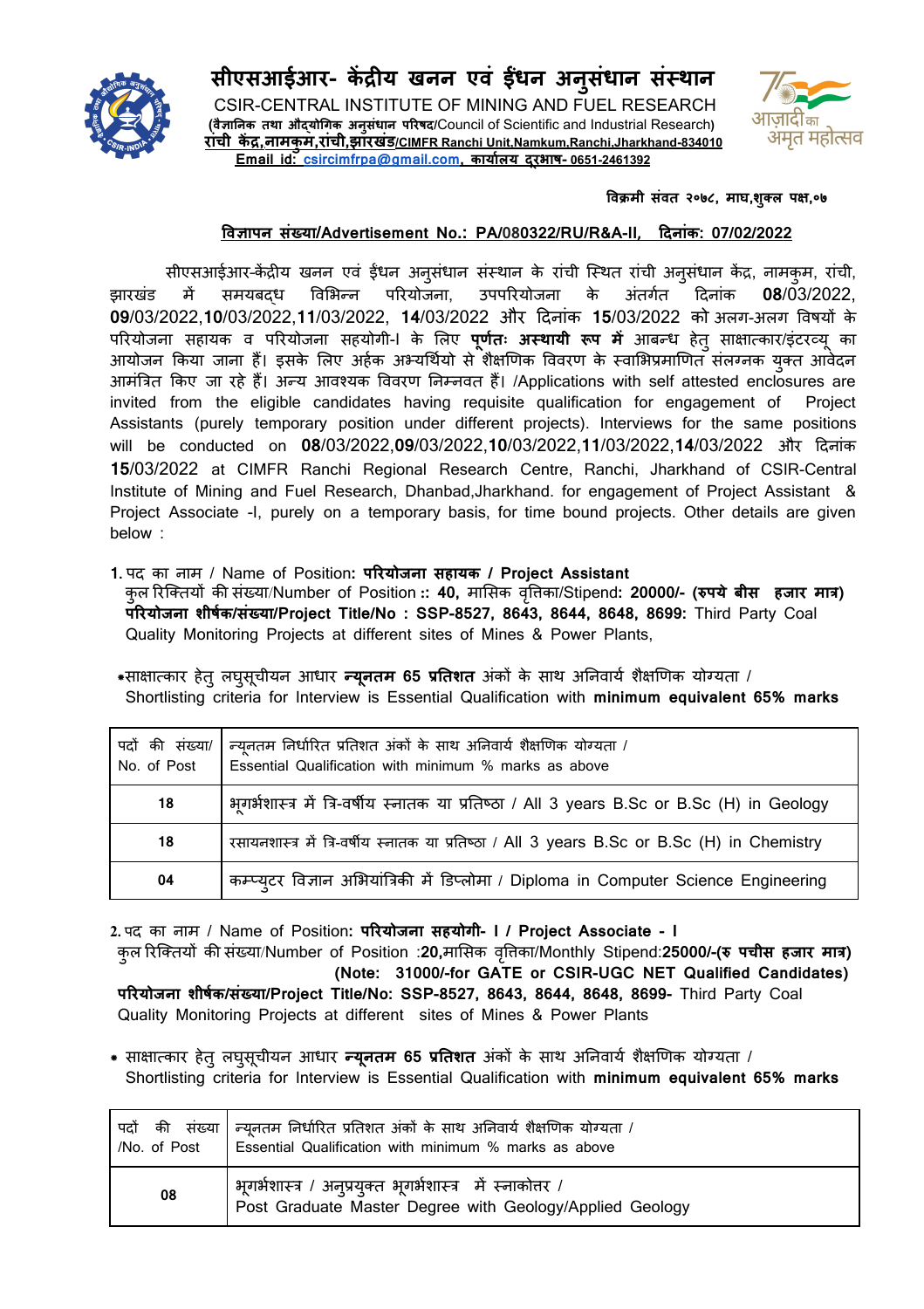| 08 | रसायनशास्त्र अनुप्रयुक्त रसायनशास्त्र में स्नाकोत्तर /<br>Post Graduate Master Degree with Chemistry / Applied Chemistry |
|----|--------------------------------------------------------------------------------------------------------------------------|
| 02 | कम्प्यूटर विज्ञान अभियांत्रिकी में बी.ई/बी.टेक/ B.E/B.Tech in Computer Science Engineering                               |
| 02 | सिविल अभियांत्रिकी में बी.ई/बी.टेक/ B.E/B.Tech in Civil Engineering                                                      |

साक्षात्कार का स्थान/Place of Walk In-Interview:सिंफर रांची ईकाई क्षेत्रीय अनुसंधान केंद्र परिसर,रांची,झारखंड/ Ranchi Unit Research Centre Campus, post- Namkum, Ranchi,Jharkhand सााकार का समय/Time of Walk In-Interview : **ातः 10.00 बजे से**

**सााकार क तथ /**Date schedule of Walk In-Interview **: Subjectwise & level wise**

| तिथि/Date of<br><b>Interview</b> | स्तर / Level                                                                   | विषय / Subject                                                            |  |  |  |
|----------------------------------|--------------------------------------------------------------------------------|---------------------------------------------------------------------------|--|--|--|
| 08/03/2022                       | परियोजना सहयोगी-I / Project Associate- I                                       | भूगभेशास्त्र/अनुप्रयुक्त भूगर्भशास्त्र/Geology/Applied Geology            |  |  |  |
| 09/03/2022                       | परियोजना सहायक / Project Assistant                                             | भगर्भशास्त्र / Geology                                                    |  |  |  |
| 10/03/2022                       | परियोजना सहयोगी-I/Project Associate- I                                         | रसायनशास्त्र / अनुप्रयुक्त रसायनशास्त्र /<br>Chemistry/ Applied Chemistry |  |  |  |
| 11/03/2022                       | परियोजना सहायक / Project Assistant/                                            | रसायनशास्त्र /<br>Chemistry                                               |  |  |  |
| 14/03/2022                       | परियोजना सहायक / Project Assistant<br>परियोजना सहयोगी-I / Project Associate- I | कम्प्यटर विज्ञान अभियांत्रिकी / Computer Science<br>Engineering           |  |  |  |
| 15/03/2022                       | परियोजना सहयोगी-I / Project Associate- I                                       | सिविल अभियांत्रिकी/ Civil Engineering                                     |  |  |  |

किसी भी प्रकार की सूचना, सूचना में परिवर्तन अथवा संशोधन, साक्षात्कार की तिथि संबंधी सचना में परवतन , आवेदन फॉम आद केवल हमारे संथान के वबै साइट: www.cimfr.nic.in पर उपलध हगे।/ Any Notification, addendum/corrigendum, date of Interview will be made available only on the Institute's website: www.cimfr.nic.in.

अभ्यर्थी को साक्षात्कार के लिए **सभी सेमेस्टर के सभी अंक-पत्र और सभी मूल शैक्षणिक <mark>प्रमाण-पत्र प्रस्तुत</mark><br><b>ानिवार्य है** अन्यथा साक्षात्कार से वंचित कर दिया जाएगा। / Candidate must produce Original **करना अनिवार्य है** अन्यथा साक्षात्कार से वंचित कर दिया जाएगा। / Candidate ' Educational MARKS SHEETS of ALL Semester and Certificates for checking before appearing in the Interview, otherwise he/she will be debarred from appearing in Interview.

**अयथ क आयु सीमा/Age limit of Candidate**: सााकार क तथ (As on the date of Interview) को परयोजना सहायक के लए **यनू तम 21 वष और अधकतम 50 वष (**Minimum **21 years** and maximum **50** years for Project Assistant**)**, परयोजना सहयोगी-I के लए **यनू तम 21 वष और अधकतम 35 वष (**Minimum **21 years** and maximum **35 years** for Project Associate-I**)**, परयोजना सहयोगी- II के लए **यनू तम 21 वष और अधकतम 35 वष (**Minimum 21 years and maximum 35 years for Project Associate-II**)**. अनसुचित जाति/अनसुचित जनजाति/शारीरिक रूप से विकलांग एवं अन्य सांविधिक समह के उम्मीदवारों को आयु में नियमानसार छूट दी जाएगी (Age relaxation will be given to Statutory Groups, as per applicable rule)।

योग्यता प्राप्त इच्छुक उम्मीदवार, संस्थान के वैबसाइट www.cimfr.nic.in पर जारी विज्ञापन को भली-भांति पढ़ें और संलग्न आवेदन फॉर्म को अच्छी तरह से पढ़कर और भरकर, मुद्रित (Print) कर उसके साथ सभी सेमेस्टर के अंक पत्रों व आवश्यक सर्टिफिकेटस आदि की **वभमाणत** छायातय को **संलन कर उत आवेदन के साथ यथावणत सााकार थल िथत कायालय मयथावणत वेश साक्षात्कार (Walk-In-Interview) <b>की तिथि** को अपनी उपस्थिति दर्ज करें। अभ्यर्थी विज्ञापन के साथ दिये गए आवेदन पत्र में (जिसमें पासपोर्ट फोटो, विज्ञापन संख्या व दिनांक, अभ्यर्थी का नाम, पिता का नाम, जन्मतिथि, लिंग, सभी शैक्षणिक योग्यता का संक्षिप्त विवरण, प्राप्त प्रतिशतांक, उत्तीर्णता वर्ष, श्रेणी (सामान्य/अन्य पिछड़ा वर्ग/अन्.जाति/अन्.जनजाति/आर्थिक निश्क्त), जो भी लागू हो, पता, मोबाइल नंबर, अण-ुडाक/ई-मेल का पता, अनभवु (यद कोई हो) वणत कया जाना आवयक ह। **अयथ अपने साथ अपने शै णक संथाओं वारा वीकाय ेड** CGPA/DGPA/OGPA **का तशत म पातरण वाला माण युत सू अवय साथ लाये। /**Candidate should read the advertisement properly and fill up hard copy of application in which Applicant should mention the Advertisement no. and date, Name of Candidate, Father's name, Date of Birth, Educational Qualification, Percentage, Year of Passing, Category, Address, Mobile Number, Email address,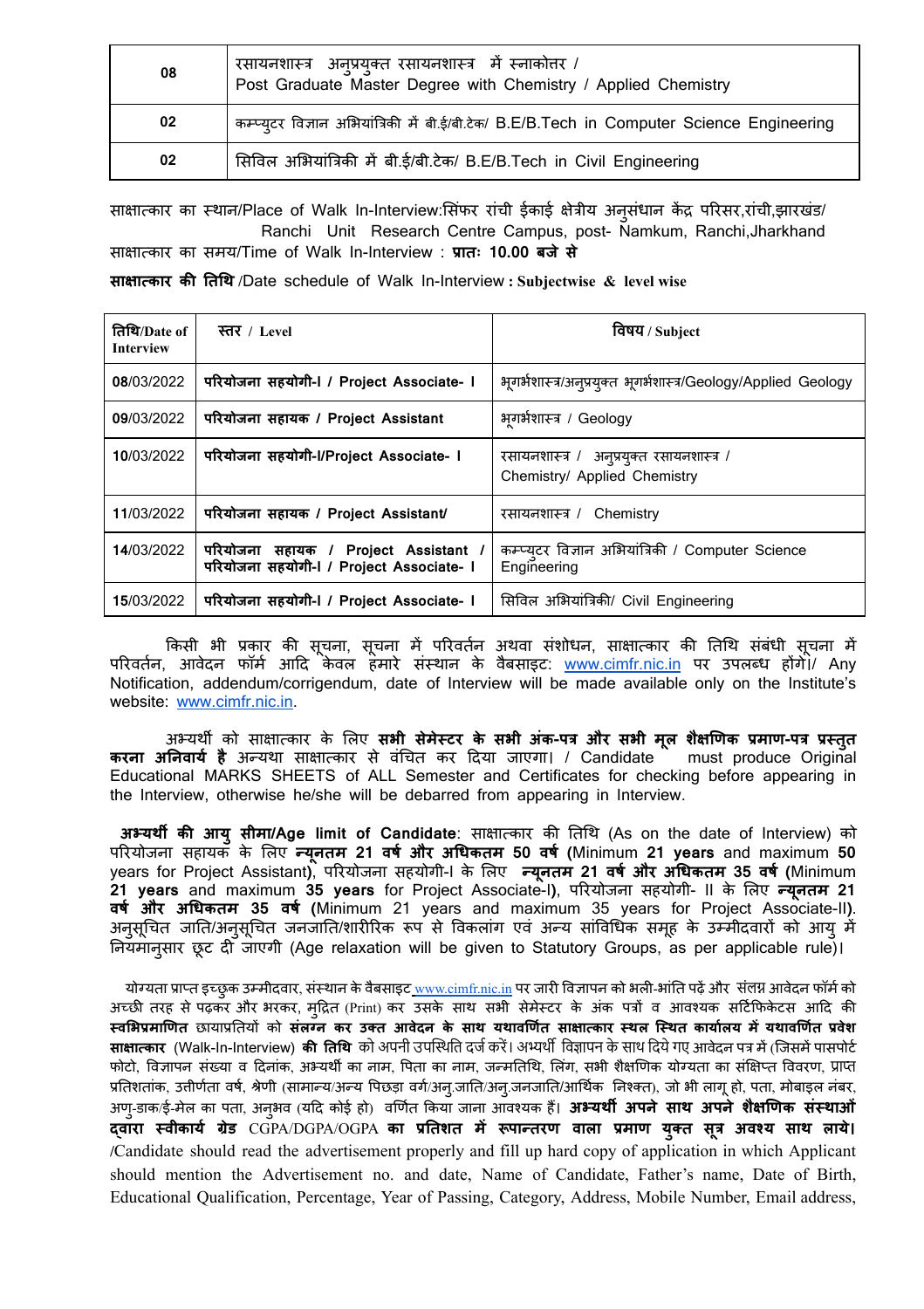Experience, if any, in their application Form and bring the same application which along with all the required certificate mark sheets etc on the date of Walk-In-Interview. Candidates are also requested to carry the conversion formula of CGPA/DGPA/OGPA in percentage of their respective University/Institution.

परियोजना सहायक के कार्यकाल की अवधि/(Tenure of Project Assistant): प्रारम्भिक नियुक्ति की सामान्य अवधि <u>एक साल के लिए या परियोजना समाप्ति, जो पहले हो, तक होगी।</u> चयनित अभ्यर्थी कार्यालय से किसी भी पत्राचार के दौरान **विज्ञापन संख्या** को अवश्य ही संदर्भित करें / Selected Candidate(s) will be engaged for the period of one year initially or upto completion of project period, whichever is earlier. **Selected Candidate shall invariably refer to the Advertisement/Notification No.** during any correspondence with Office.

**आवेदन केसाथ वाले छायात संलनक क सची ू /List of Enclosure of Photocopies to be attached with the Application:**

| 1) मैट्रिक/दसवीं का अंक -पत्र और उतीर्णता प्रमाण पत्र/                                                               |
|----------------------------------------------------------------------------------------------------------------------|
| Marks sheet and Passing certificate of Matriculation/10th, as a proof of Date of Birth                               |
| 2) प्राक-स्नातक/ +2 का सभी अंक -पत्र और/या  उतीर्णता प्रमाण पत्र /                                                   |
| Marks sheet and/or Passing certificate of Intermediate / +2                                                          |
| 3) स्नातक/डिप्लोमा उतीर्णता सभी सेमेस्टर के अंक पत्र और उतीर्णता प्रमाण-पत्र /                                       |
| Marksheet and Passing Certificate of B.Sc or Diploma (Level- I)                                                      |
| 4) स्नाकोत्तर/बी.ई/टेक अभियांत्रिकी शैक्षणिक सभी सेमेस्टर अंक पत्र व प्रमाण पत्र /                                   |
| Marks sheets & Passing Certificate of M.Sc or B.E/B.Tech (for Level- II)                                             |
| 5) अन्य उच्च पदों के लिए लागू/विहित शैक्षणिक व अन्भव प्रमाण पत्र/                                                    |
| Other Educational & Experience Certificate, as applicable and specified for other higher post.                       |
| 6) लागू व मान्य सक्षम अधिकारी दवारा निर्गत जाति प्रमाण-पत्र /                                                        |
| Valid Caste Certificate (For SC/ST Candidates)                                                                       |
| 7) लागू व मान्य सक्षम अधिकारी दवारा निर्गत अदयतन नॉन-क्रीमी लेयर प्रमाण-पत्र (ओबीसी श्रेणी के अभ्यर्थियों के लिए)/   |
| Recent or Valid Non-Creamy Layer Certificate, as applicable & issued by Authority,                                   |
| 8) सामान्य श्रेणी के अभ्यर्थी,(आर्थिक निःशक्त) आवेदन करते है, तो मान्य सक्षम अधिकारी दवारा निर्गत अदयतन प्रमाण-पत्र/ |
| Update EWS Certificate issued by Competent Authority.                                                                |
| कार्याग्रम्भ के पश्चात ग्रहते की यथामंभव व्यवस्था मंस्थान दवाग परिमर में या परियोजना कार्यस्थल पर की जाएगी भन्यथ     |

व्यवस्था संस्थान दवारा परिसर में या परियोजना कार्यस्थल पर की जाएगी अ संस्थान की समिति के दवारा निर्णित आवास किराया भत्ता देय होगा।/ After joining of selected candidate(s), accommodation facility will be made available in the premises of CSIR-CIMFR or at the Project site otherwise House Rent Allowance will be payable as decided by the concerned committee.

डसके अलावा संस्थान की आवश्यकतानसार उपर्यक्त परियोजना या किसी अन्य चाल/प्रस्तावित परियोजनाओं की संभावित आवश्यकता के लिए एक प्रतीक्षा सची भी तैयार की जाएगी। चयनित परियोजना सहायकों की तैनाती, परियोजना की आवश्यकता के अनुसार संस्थान परिसर या परियोजना कार्यस्थल (Project Site) पर की जा सकती हैं। वैसे उम्मीदवार, जिनके पास प्रवेश साक्षात्कार की वर्णित तिथि को उपयुक्त योग्यता/उत्तीर्णता/अहर्ता नही हैं, उन्हें प्रवेश साक्षात्कार के लिए अयोग्य (Ineligible) माना जाएगा। अभ्यर्थी को प्रवेश सांसात्कार (Walk-In-Interview) में उपस्थित होने के लिए किसी भी प्रकार का यात्रा-भत्ता देय नही होगा। प्रवेश साक्षात्कार में हिन्दी का प्रयोग सम्प्रेषण के माध्यम के रूप में किया जा सकता हैं। चने गए अभ्यर्थी को सिर्फ स्वयं के लिए संस्थान के औषधालय में नियमानसार चिकित्सा सुविधा उपलब्ध कराई जाएगी। अभ्यर्थी वर्णित साक्षात्कार स्थल पर प्रवेश साक्षात्कार के दिन प्रातः 11.30 बजे तक अपनी उपस्थिति सुनिश्चित करे। उपस्थित व अर्हक अभ्यर्थियों की संख्या अधिक होने से प्रवेश साक्षात्कार देर शाम तक भी जारी रह सकती हैं/

A Panel of waitlisted candidates will be made for any other running/ongoing/proposed Project of CSIR-CIMFR. Selected Candidates may be deputed at Institute's premises or Project Site. Candidates, who have no requisite qualifications on the date of Walk-In-Interview,will not be allowed to appear in the Walk-In-Interview. No Transport Allowance is Admissible to the Candidate. Hindi Language can be opted as a Medium of Communication during the Walk-In-Interview. Medical Facility at the Dispensary of Institute will be made available to the selected working candidate only. Candidates must report at the mentioned place of Walk-In-Interview upto 11.30 am on the date of Walk-In-Interview. Duration of Walk-In-Interview, depends upon the number of candidates on that particular date.

प्रति/ $Copy:$ 

- 1. संस्थान के सभी सूचना पट्ट/All Notice Boards of Institute
- 2. प्रमुख, सूचना प्रौद्योगिकी केंद्र, दोनों परिसर, संस्थान के कुंज/ अंतरताना (वैबसाइट) पर भारित किए जाने हेत्/ Head IT Centre of both the Campuses for uploading on the website of the Institute